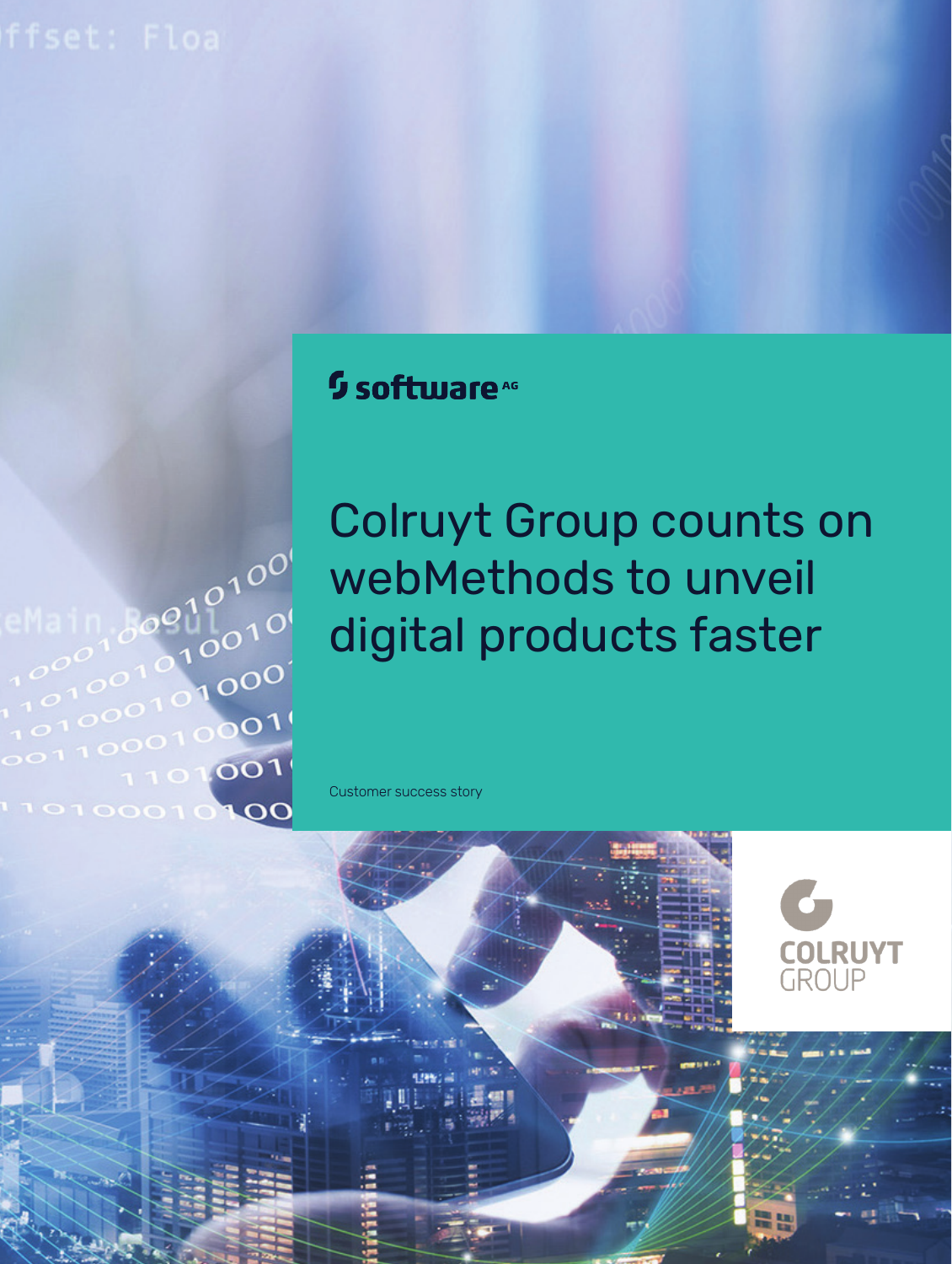"webMethods API Gateway has been the driving force behind our push for Mobile Readiness. It allowed us to unveil new digital products and services that are faster, more secure and enable a vastly improved digital shopping experience."

– Dries Vanmarcke, Technical Integration Architect, Colruyt Group



#### **Customer Profile**

Colruyt Group, a Belgian family-owned business, is one of Europe's largest retailers. Established in 1928, the group owns and operates more than 600 retail stores, including its flagship Colruyt discount supermarkets. The company has 30,000 employees and annual revenues of €9.6 billion.

#### **New challenges**

- Rapid growth of e-commerce
- Rise in customer-facing apps and digital devices
- Shift to API integrations
- Desire to unify customer rewards and wireless payments across all Colruyt brands

#### **Software AG solutions**

- webMethods for integration
- webMethods for API management

### **Key benefits**

- Seamless integration of customer data
- Ability to connect with customers the way they choose
- Support for mobile, e-commerce and wireless payment platforms
- Easy scalability to handle 10 million transactions a day
- Reliable, even during surges in online ordering

### Adaptable from the start

You might say Colruyt Group was "born ready." In its nearly 100 years in business, Colruyt has prospered by embracing change, from the birth of the supermarket, to the rise of the organic movement, to the advent of e-commerce and the move to mobile. Continuous reinvention is one reason Colruyt has become a go-to name across Belgium, Luxembourg and France. The company has proved it can constantly evolve and meet customer expectations.

Its Mobile Readiness program launched in 2018 brought countless new apps to customers for online and mobile ordering. The program not only improved customer service, it streamlined how customer data is managed and shared across all Colruyt Group brands.

Core to making Mobile Readiness work? Flexible integration using APIs to expose unique data and services in web apps, mobile apps and connected devices. Luckily, Colruyt's longstanding integration partner, Software AG, had the best dedicated API management solution: webMethods API Gateway.

### Building on what works

Colruyt began using Software AG's webMethods in 2010 for application and B2B integration, as well as to automate processes and manage the lifecycle of services. webMethods enables fast access to data related to sales, customer information and suppliers, improving how the group manages customer and vendor data and complies with external regulations.

"For years, webMethods has been the backbone of our integration," explained Dries Vanmarcke, Technical Integration Architect. So when time came to evolve the company's integration strategy, "we knew right where to look."

webMethods API Gateway features powerful runtime governance, a dedicated webbased user interface, support for both SOAP- and REST-based APIs, and offers DMZ-level protection from harmful attacks—all things important to Colruyt.

The company's Mobile Readiness is thriving with simplified information sharing, more efficient connections of new apps and devices, and runtime security that helps IT staff sleep better at night.